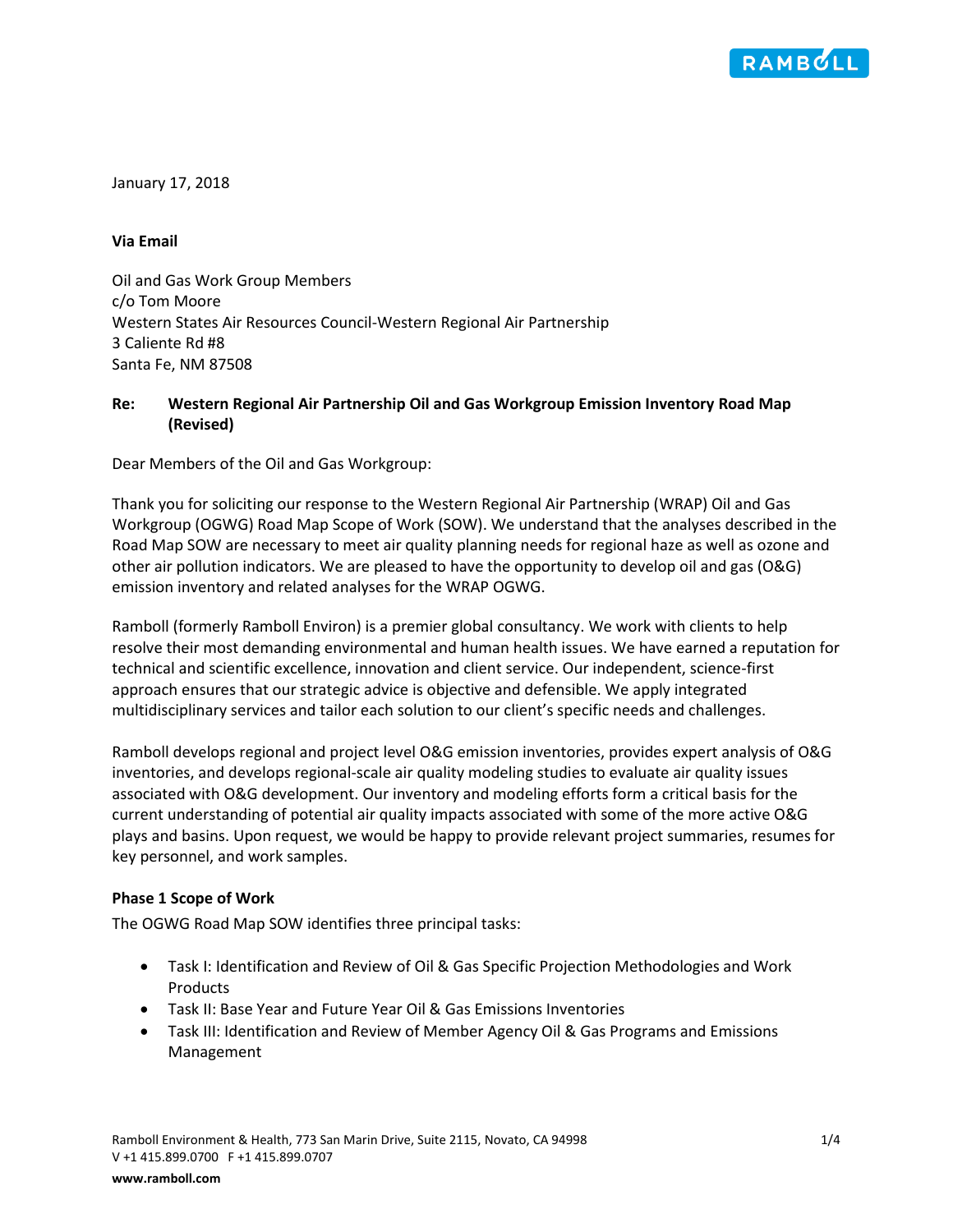The Road Map SOW describes subtasks as well as anticipated deliverables and schedule. The technical scope described herein is for Ramboll to develop a workplan by which work described in the OGWG Road Map SOW would be completed.

We understand that the focus of the Road Map SOW is emissions from upstream and midstream O&G sources. Downstream emissions will not be considered unless specific case(s) warrant special consideration. We have reviewed the list of O&G emission sources included in the Road Map SOW Attachment A. This list captures the primary emission sources associated with upstream and midstream O&G activities. We note that truck traffic associated with upstream activities is included in the list. The inclusion of truck traffic in O&G emission inventories is inventory specific; for example Intermountain West Data Warehouse (IWDW) emission inventories and the National Emission Inventory (NEI) do not include truck traffic whereas the Colorado Air Resource Management Modeling Study (CARMMS) does include truck traffic. We also note that emissions associated with wellpad construction are not included in the list, but these sources have been included in some studies (e.g. CARMMS). As part of Task 1b we will identify source categories associated with each O&G inventory and will specifically note whether truck traffic and/or construction activity emissions are included.

Per discussions with OGWG members, we understand that the highest priority technical item is projection methodology review and development. As part of Phase 1 of this study, we propose to perform (1) a screening analysis of projection methodologies implemented in other studies, and (2) a screening level review of existing O&G specific work products. Based on the results of these screening level analyses we will compile a detailed workplan for completing all of the work described in the Road Map SOW. We have also identified an optional task to perform a screening level review of emission control analyses to inform development of alternative control analyses methodology.

**Task 1a. Review potential projection methodologies**. Ramboll will identify documentation for emission projections listed in the OGWG SOW (I.a.ii). From each emission inventory projection, Ramboll will compile a brief summary of emission forecast and controls methodology. We will note important features of each projection methodology in a manner that will allow for comparison of key points across all methodologies for parameters critical to projected emissions accuracy (e.g. basin specificity, forecast source specific granularity, inclusion of local, state, and/federal controls). We will also summarize the strengths and weaknesses of each methodology.

Historical O&G activity data is typically a required input for developing O&G activity projections and is typically obtained from state databases (e.g. Colorado Oil and Gas Conservation Commission [COGCC], Colorado Oil and Gas Information System [COGIS]), U.S. Energy Information Administration (EIA), or a proprietary product (e.g. IHS Enerdeq). The WRAP region covers several states. Because each state releases historical O&G activity data in a different format, the use of a proprietary product would allow for a uniform data source across states and greater efficiency than gathering data from individual state databases. Ramboll will work with OGWG committee members to determine whether IHS Enerdeq and/or another proprietary product are available for use in this study. If IHS Enerdeq and/or another proprietary product is available, the workplan would describe the quality assurance steps that we would take to ensure the accuracy of product data relative to state databases. If IHS Enerdeq and/or another proprietary product is not available, the workplan would describe the steps required to obtain historical O&G activity data from state databases.

The results of Task 1a inform workplan development (Task 1c) for Road Map SOW Tasks II.b and II.c.